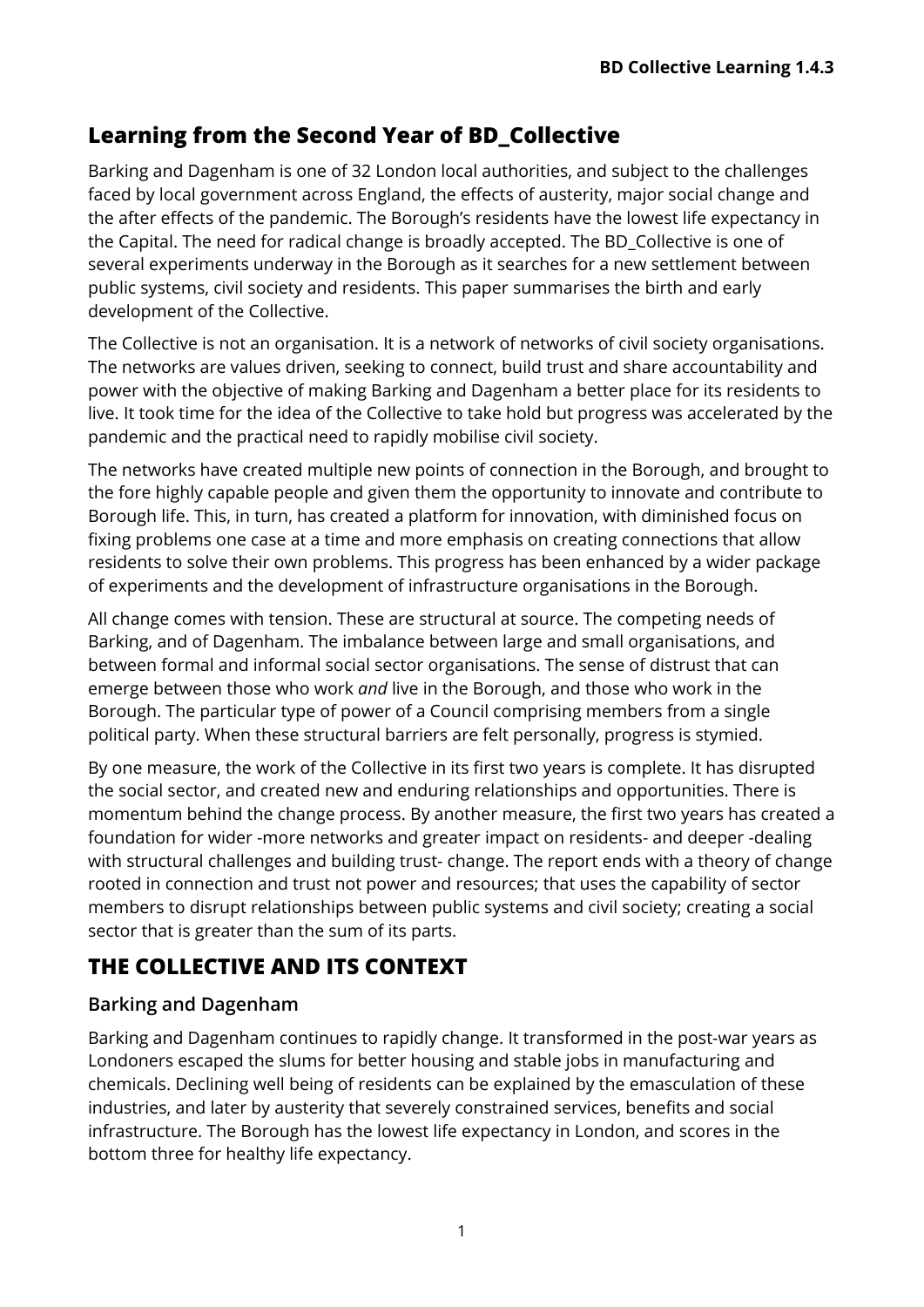## **BD Collective Learning 1.4.3**

The population grew from around 140,000 in 1941 to 185,00 at the turn of the century. It has become more diverse. Just under half are white British. Black Africans and Afro-Caribbeans comprise just under a fifth of residents. The population will continue to grow -to around a quarter of a million in 2026- and further diversify.

The Council has identified 'five giants' of domestic abuse, social isolation, unemployment, debt and neighbourhood crime as priorities for public policy. There will be an increase in income from taxation in the next decade but service budgets are unlikely to recover. Civil society continually emerges as a potential solution to these challenges but is too often viewed as auxiliary not core to human flourishing.

## **The birth of the Collective**

Civil society organisations -also called social sector organisations- form part of civil society. They are numerous, and generally underestimated in number and variety. Konrad Elsdon's survey of local voluntary organisations concluded there are about 1,300,000 civil society organisations with 12 million participants in England, roughly 20 organisations for every 1,000 citizens. In Barking and Dagenham that would equate to around 5,000 informal organisations with about 46,000 members. The number is thought to be lower but there is no accurate data on which to draw.

All local authorities have a Council for Voluntary Services or CVS to act as an umbrella organisation for the sector. In London, each CVS has, on average, around 1,300 members. The role and function of the voluntary sector changed greatly over the last three decades in response to new public management processes in which a commissioner -for example the council or the clinical commissioning group for health- purchases services from a range of private, for profit, and voluntary, not for profit, organisations. These processes:

- seek efficiency by asking potential service providers to bid against each other on price, quality and quantity of outputs
- purchase outputs that matter to the commissioner not necessarily the provider of the service.

Many benefits have come from new public management techniques but there have also been unintended consequences. As social sector organisations embraced the competitive spirit and grew in size and influence, tensions emerged, particularly between larger and smaller, less commercial organisations. The discord was exacerbated in the austerity years as organisations chased an ever diminishing pot.

These tensions gradually undermined the ability of the Barking and Dagenham CVS, to bring social sector organisations together and advocate collectively on their behalf. When the VCS infrastructure contract came up for renewal in 2019, the incumbent BDCVS decided not to retender. Nine leaders of local social sector organisations decided to bid to advance a new, collaborative spirit. The Collective was born.

## **We know what it isn't but we do not know what it is**

The consortium of nine civil society organisations called itself the BD\_Collective. The leadership group knew what it was not. It was not the CVS. It was not an organisation -it operates as an informal collective. It was against unhealthy competition. It was opposed to the divide and rule of the social sector. But the rejection of past ills did not tell the Collective what it was.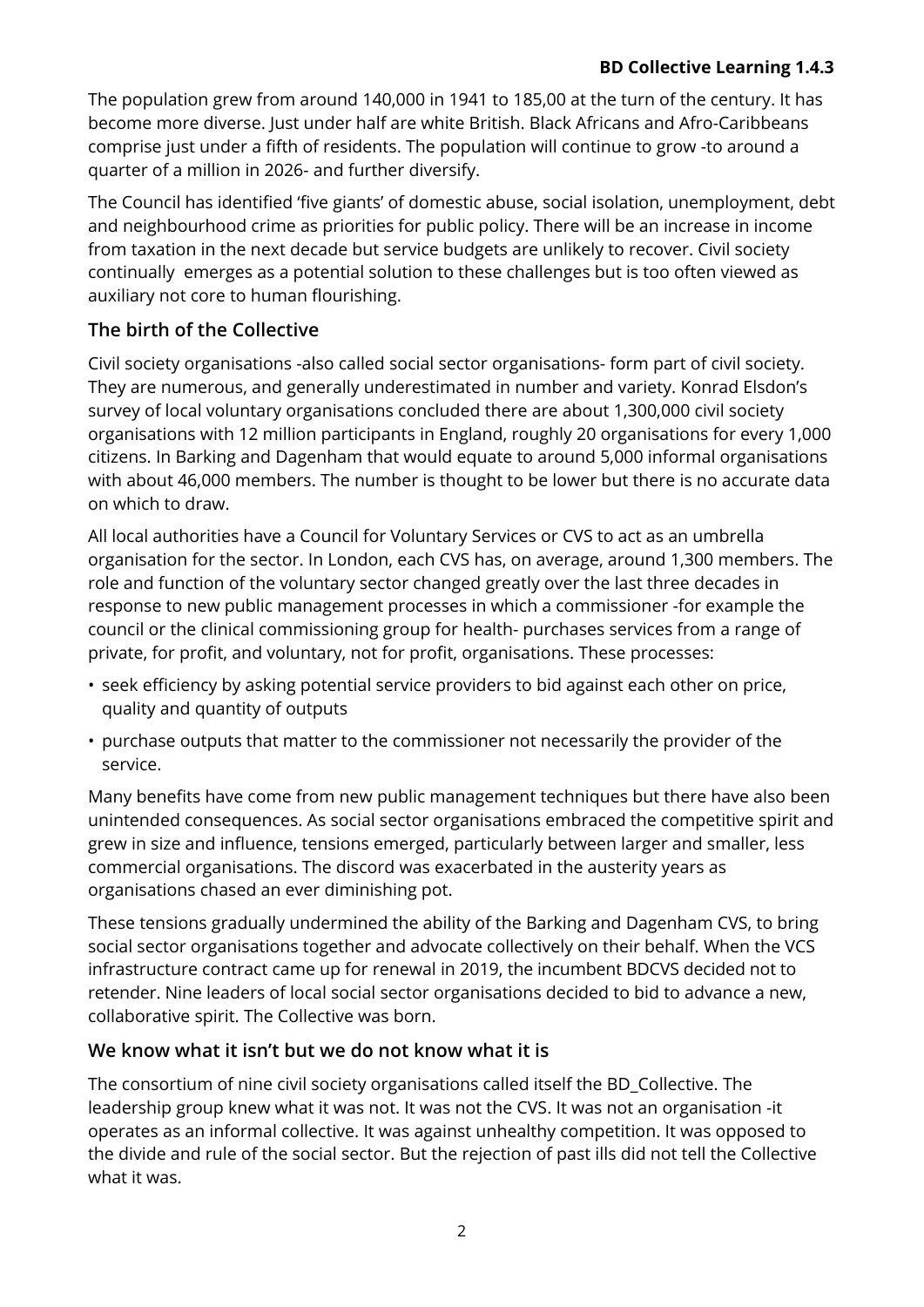Various options were entertained over the first year:

- Strengthening the perceived weakness of civil society in the Borough, both in size and its ability to stand up to commissioning organisations and work on behalf of residents
- Creating plumbing to irrigate civil society by strengthening and creating networks of civil society organisations, formal and informal, building trust and growing shared accountability for resident well-being
- Reducing unnecessary competition by sharing resources, and information
- Better use of scarce resources, for example spaces -buildings, parks, shops- for organisations to deliver services or bring residents together
- Building community power by using the collective action of social sector organisations to advocate on behalf of residents
- Building the capacity of social sector organisations so that they can secure more funding and deliver more goods and services to residents.

At the end of year one, the Collective continued to be led by the nine founding organisations, and had 150 organisations signing up to its newsletter.

## **Values**

The work of the Collective overlapped with the results of an inquiry into the future of civil society led by Julia Unwin. The inquiry found that the power of civil society in England had been diminished, and that social sector organisations were both the source of the problem as well as the potential remedy. In place of recommendations for change, the inquiry proposed four values, known as PACT, to underpin future action:

- **P**ower shifting into the hands of the citizen
- **A**ccountability for social challenges shared across society
- **C**onnection between people and organisations, and
- **T**rust between citizens and between the institutions of state (civil society included).

As the Collective sought a path for social sector organisations to rebuild the power of civil society in the Borough, it adopted the PACT values. As will be seen, they have had significant utility in clarifying what the Collective is as opposed to what it is not.

# **THE CONTEXT CHANGES AND THE COLLECTIVE EVOLVES**

## **The pandemic**

The pandemic has challenged and changed the world. In March 2020, the Council and the Collective went into emergency planning mode, initially working apart but after a few days working together. The emergency generated new relationships within civil society, between social sector organisations, and between public systems and civil society. Trust was born from necessity of protecting people, often unknown to public systems, now unable or unwilling to leave their houses.

The plan tapped into existing resources within civil society, such as faith groups; it created new resources, additional volunteers for example; it put public servants alongside residents; it co-ordinated activity around nine community hubs.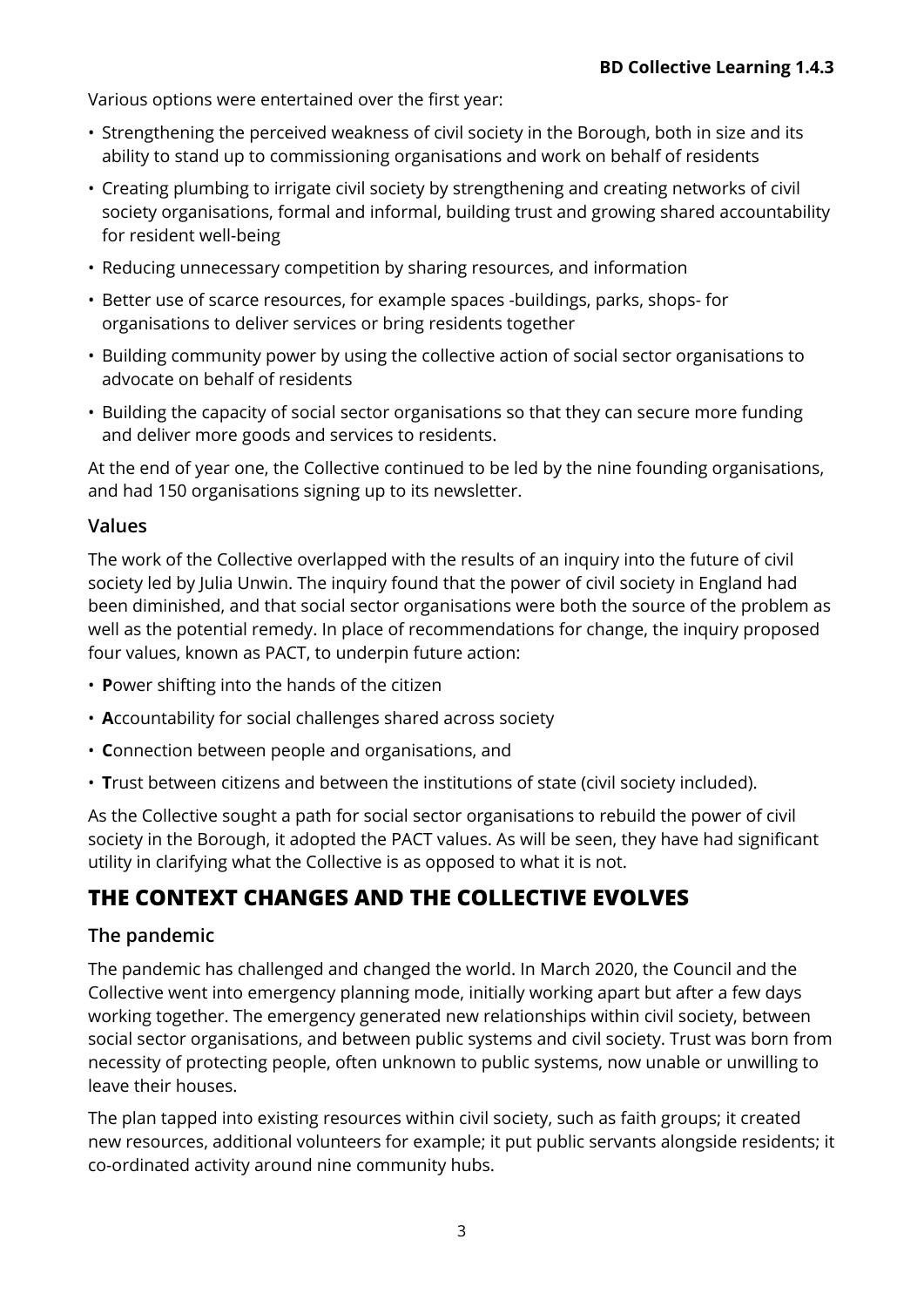## **BD Collective Learning 1.4.3**

The community support system was known as BDCAN. Initially it provided food and medicines, and later wider social support. Each hub took referrals from a centralised call centre/CRM system. Hubs were responsible for updating the status of referrals, co-ordinating volunteers, fulfilling referral requests and managing payments. WhatsApp was used to link the civil society actors.

The Council awarded each hub £5,000 on trust, bypassing the usual commissioning structures.

The new arrangements asked all participants to behave and relate differently, cutting across orthodox commissioner/provider structures. Collaboration was a necessity, and competition was viewed as potentially counter-productive.

## **The Food Network**

The first practical manifestation of the Collective's work came in the form of a network of 19 food organisations led by Nighat Bhola from the social enterprise HumDum. Members of the network operated through a WhatsApp group. Data from the WhatsApp group was used to analyse who was involved, what was achieved, how tensions arose and how they were resolved (see Appendix 1 for more information).

The function of the Food Network is to use collective action to source more food, waste less and feed more people. If one member of the network gets more food than it can donate to its users, it can share the excess with other members. If an organisation finds it has food that will have to be destroyed because it is nearing its sell by date, it can re-distribute to other members. If an organisation comes across a resident from outside its catchment area it can redirect to another member.

Nighat Bhola is clearly the leader of the Food Network. But there is no formal organisation around the network, and no meetings, minutes or reports. All of the business is completed by WhatsApp.

The analysis of the WhatsApp feed reveals patterns of:

- connection: how many of the member organisations are contributing, and whether they contribute evenly?
- trust: are tensions between members openly aired and is conflict resolved?
- belonging: do members feel they belong to the network (e.g. do they talk about its value alongside the value of their own organisation) without it restricting their ability to make decisions about the future success of their own organisation?

The data suggests that connection, trust and belonging fluctuate over time. When there is strong connection, trust and belonging between members more food is sourced, less is wasted and more people are fed.

## **More networks**

The food network led the way. A series of other networks began to emerge in the second year of the Collective's existence. Their functions are to:

- bring together organisations working to a shared objective, for example food and youth work
- draw together representatives of social sector organisations and council departments to reimagine how help is delivered, for example in the early years and adult social care.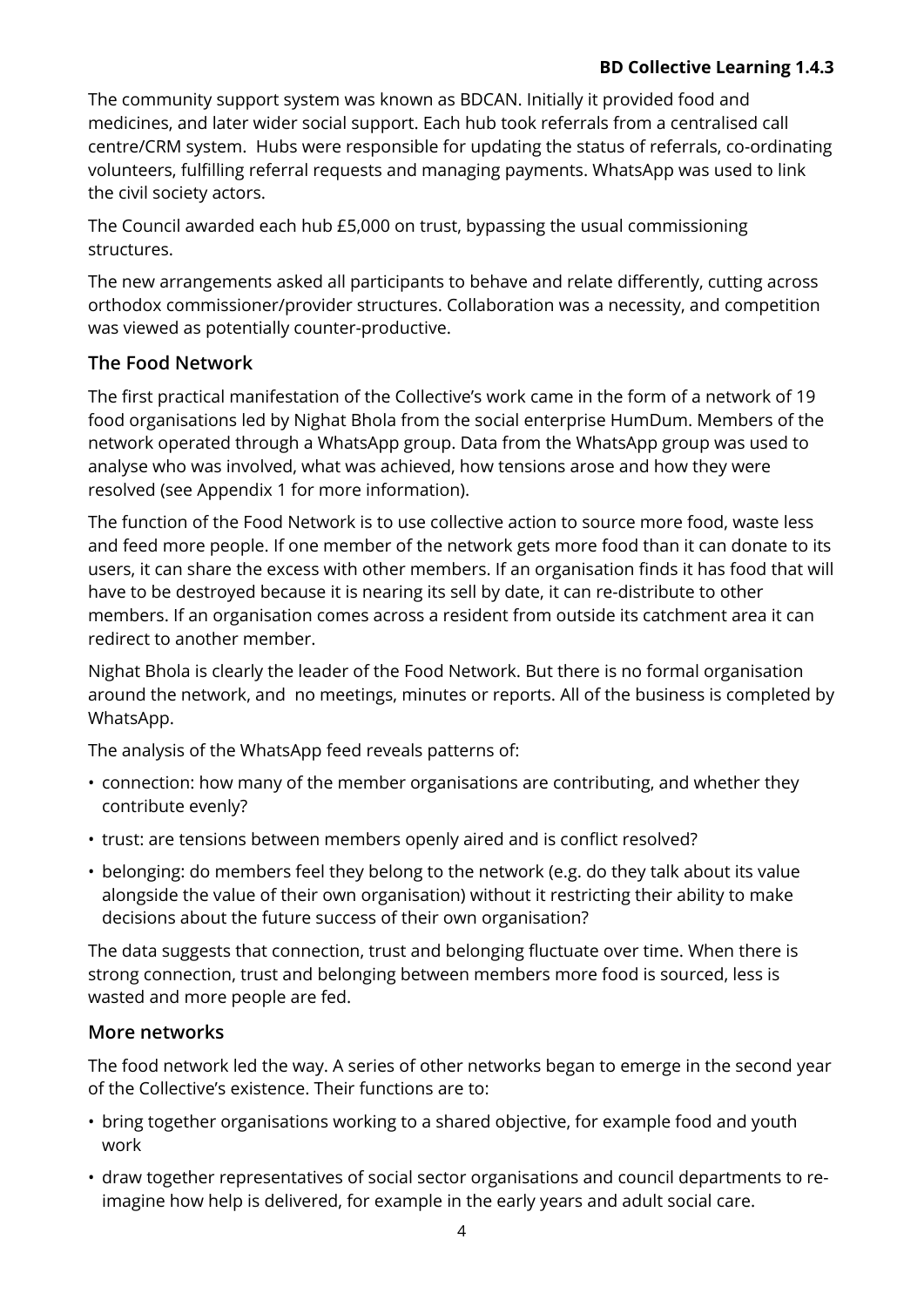These networks appear to contribute by:

- creating new points of connection in the Borough between people who help, allowing members of networks first to 'put a face to a name' and second to build trusting relationships
- tapping into a deep bank of underused capability within social sector organisations, particularly small and emerging organisations. The fact that the networks mostly met online created a context in which previously marginalised people could speak and be heard
- drawing more organisations into the Collective. The growth inevitably meant more smaller organisations being represented and having a stronger voice
- generating innovation, particularly with respect to making help made easier for residents to receive and more fulfilling for organisations to deliver.

In sum, the focus of the Collective's work shifted away from politics with a small 'p' to the practical work of making Barking and Dagenham a better place to live.

There are also barriers to progress. Questions of resource jar in network conversations. When money is put on the table representatives of organisations tend to retreat to parochial. Secondly, the translation of talk about innovation into action on the ground tends to be suboptimal.

## **A network of networks learning together**

The emergence of networks changed how the Collective is viewed, organised and governed. Any social sector organisation can join a network as long as it adheres to the values of making connection, building trust, sharing accountability and shifting power. By being a member of a network, an organisation is a part of the Collective. The leaders of each network sit on the steering group of the Collective. Other network members sit on a design group that meet each month to consider what is being learned about the Collective's current work to suggest adaptations to its future work.

The Collective is not an organisation. It is a network of networks. Network members use learning to suggest adaptations in the way the Collective operates. Leaders of networks steer the forward path.

This frame also helped to define what the Collective is not:

- It does not seek to build capacity of the social sector although several experienced Collective members offer advice and support to other members. Capacity building is provided by the CVS. Members of the Collective can also be members of the CVS.
- It does not seek to raise funds on behalf of the social sector, although some of the activity has attracted income, for example the Youth Network has secured GLA funding and the Council has invested in neighbourhood networks
- It does not facilitate networks that do not adhere to the Collective's values, for example the Greening Network and Connect group, both of which add value in different ways and are run by the Council.

## **Innovation**

The second year of the Collective has produced significant innovation. Some is the product of the Collective. Some has been brought to light in network conversations. Some is independent of the Collective. It includes: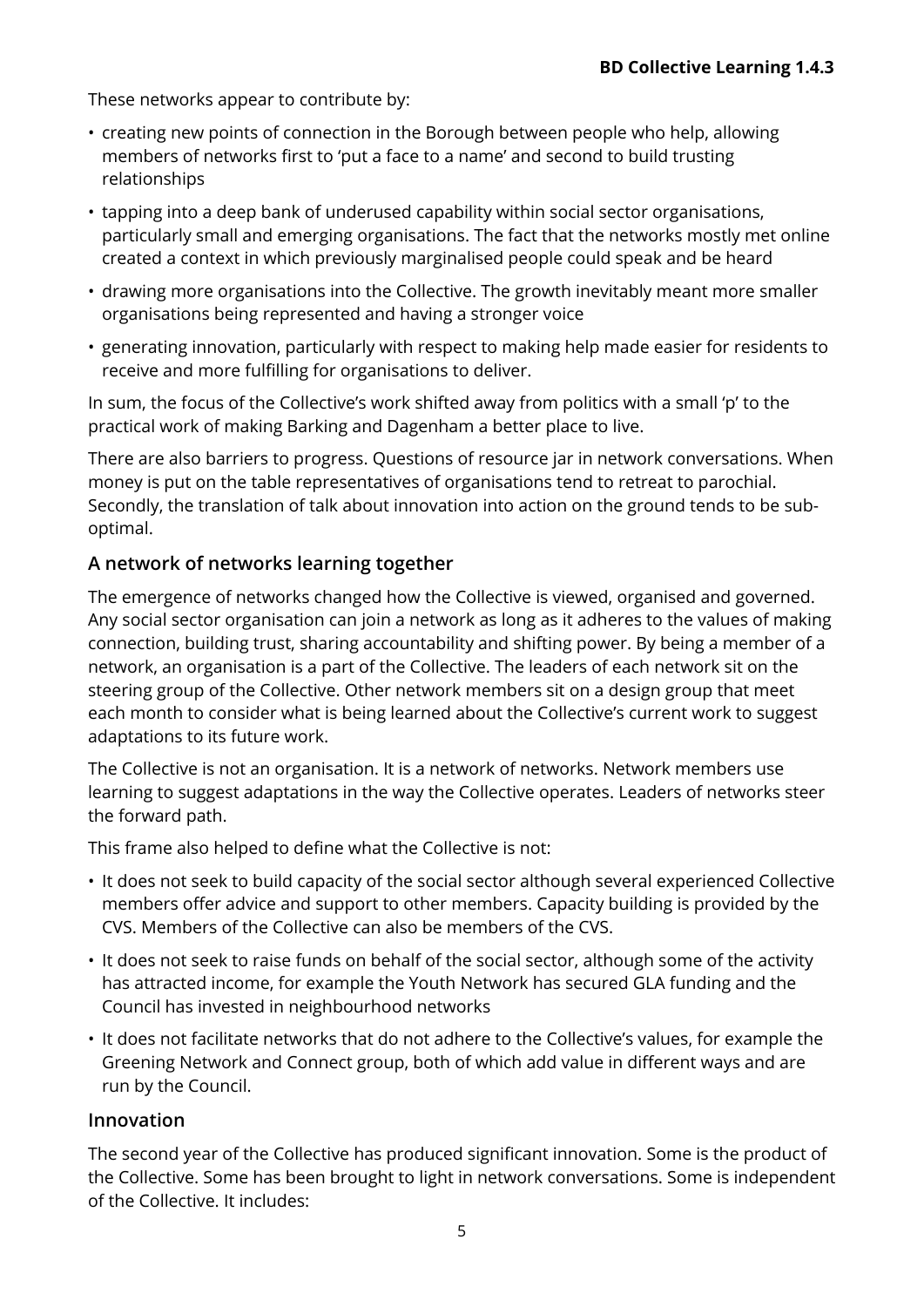- Kinsgley Hall's experimentation with participatory budgeting to give more power to marginalised groups
- Cocoon's focus on a 'village around a child', creating contexts for parents of newborns to connect, support and learn from each other
- Thames Ward Community Project's efforts to network and so increase the bargaining power of informal social sector groups
- The Food Network created the context for the development of Snaxchange, an online platform for food organisations to share their resources
- The Joining the Dots group -a spin off from the Re-imagining Early Help Network- design of a simple checklist to make help easier for families to secure and more fulfilling for social sector employees to deliver
- The Closed Collective of six organisations from the the Children's & Young People's Network has worked in partnership with BD\_Giving to advance participatory grant making
- A series of experiments led by the Neighbourhood Networks to:
	- identify and make greater use of natural connectors such as hairdressers, taxi drivers, and cafe proprietors
	- making greater use of places where people already go to connect in the communities
	- optimise social media platforms such as WhatsApp, and
	- use connection as a basis for building community power to hold systems to account.

## **Tensions**

The networks created new relationships. Members of the Collective reported more trust within the social sector. The trust allowed historical tensions between organisations and their leaders to surface. Here are some examples:

- Large versus small organisations: There is a sense among many small organisations that the odds are stacked in favour of the large organisations. At the same time, the large organisations often perceive themselves to be small, fending off competition from larger, external, competitors.
- Barking versus Dagenham: Prior to 1965 there was Barking and there was Dagenham, two local authorities. Older street signs provide a reminder of the separation. The changing face of the Borough, the new buildings, the new residents, the potential to socially exclude established residents, and the changing patterns of work play out differently in Barking and in Dagenham.
- Formal versus Informal activity: Using Elsdon's research as a guide, if Barking and Dagenham is like other local authorities there will be five informal, unconstituted organisations -making a significant contribution to connection and belonging- for every formal social sector organisation. The informal activity came to the fore during the first pandemic lockdown, but it has been largely marginal to the work of the Collective.
- In and Out of the Borough: Many members of the Collective live in the Borough. Living in the Borough conveys a status and a sense of commitment. Many council employees, representatives of newer social sector and infrastructure organisations live outside of the Borough. Some larger social sector organisations work across several local authorities.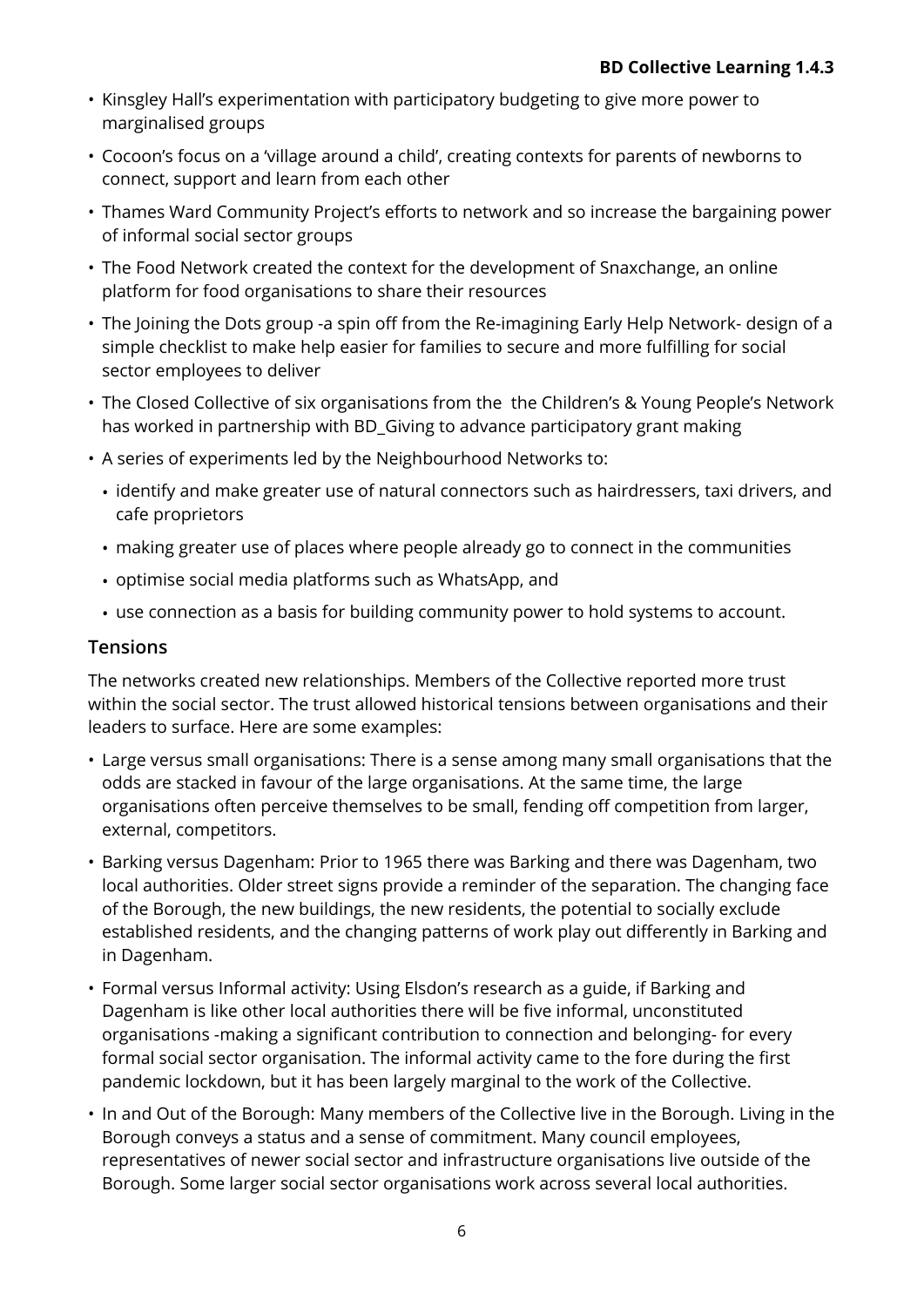• Political Power: All 51 councillors are from the same political party. Elected leaders of the Council are powerful. They can use this power to effect changes in community, sometimes to the benefit of the social sector, sometimes to its detriment. Some members of the Collective carry scars from their engagement with political leaders.

## **The emotional reaction to tension**

The tensions just listed are words on paper to the reader. But they are deeply felt by those involved. The emotional reaction frequently lasts far longer than its cause. A few examples, abstracted to protect the identity of those involved.

- A leader of a small social sector organisation feels demeaned by having to go 'cap in hand' to a larger organisation that is sub-contracting on behalf of a commissioner. The leader of the larger organisation sees itself as securing resources for residents and work for social sector staff. The conversation takes place in email exchanges and a blog, but not face to face. It is left largely unresolved and the participants retreat to separate camps.
- Two organisations fight for a contract. The slightly larger organisation wins. The smaller organisations feels aggrieved. Words are exchanged on email. The leader of the larger organisation feels undermined, and suffers a dip in mental health.
- Leaders of a community organisation take forward issues that matter to local residents. Their work upsets local developers. Politicians get involved. Leaders of the community group feel an existential threat to their organisation. It colours all future interactions with public systems.
- At the outset, the Nine leaders of the Collective have an explicit intention to involve as many social sector organisations as want to be involved. But it takes time for smaller organisations to know what the Collective is, and how it differs from the CVS. In the vacuum suspicions emerge. Are these organisations a cartel? Are they working on behalf of the Council? Who gets to decide how the Council resources are spent?

The tensions described in the last section are structural. The manifestations of those tensions are personal, and psychological.

## **A stronger infrastructure**

There is a shift in the balance between public systems and civil society. The pandemic was the impetus. The Collective has played its part alongside other infrastructure organisations:

- BD\_Giving is developing new ways of thinking about how to give money, time, and other resources to shape communities. Involving people who will be affected by 'giving' in the decisions about what is 'given' and for what purpose lies at the heart of their mission.
- The CVS is adapting to the pandemic and the formation of the Collective with a stronger emphasis on building social sector capacity.
- Art of Hosting has been funded by the LankellyChase Foundation to bring people from across the Borough to engage in different kinds of discussions, including conversations about the tensions described above.
- The Council is exploring how community assets can be placed in the hands of civil society organisations.
- The Working Together Group (made up of Council officers & BD\_Collective members) has acted as a bridge to sponsor more joint Council/ social sector innovation.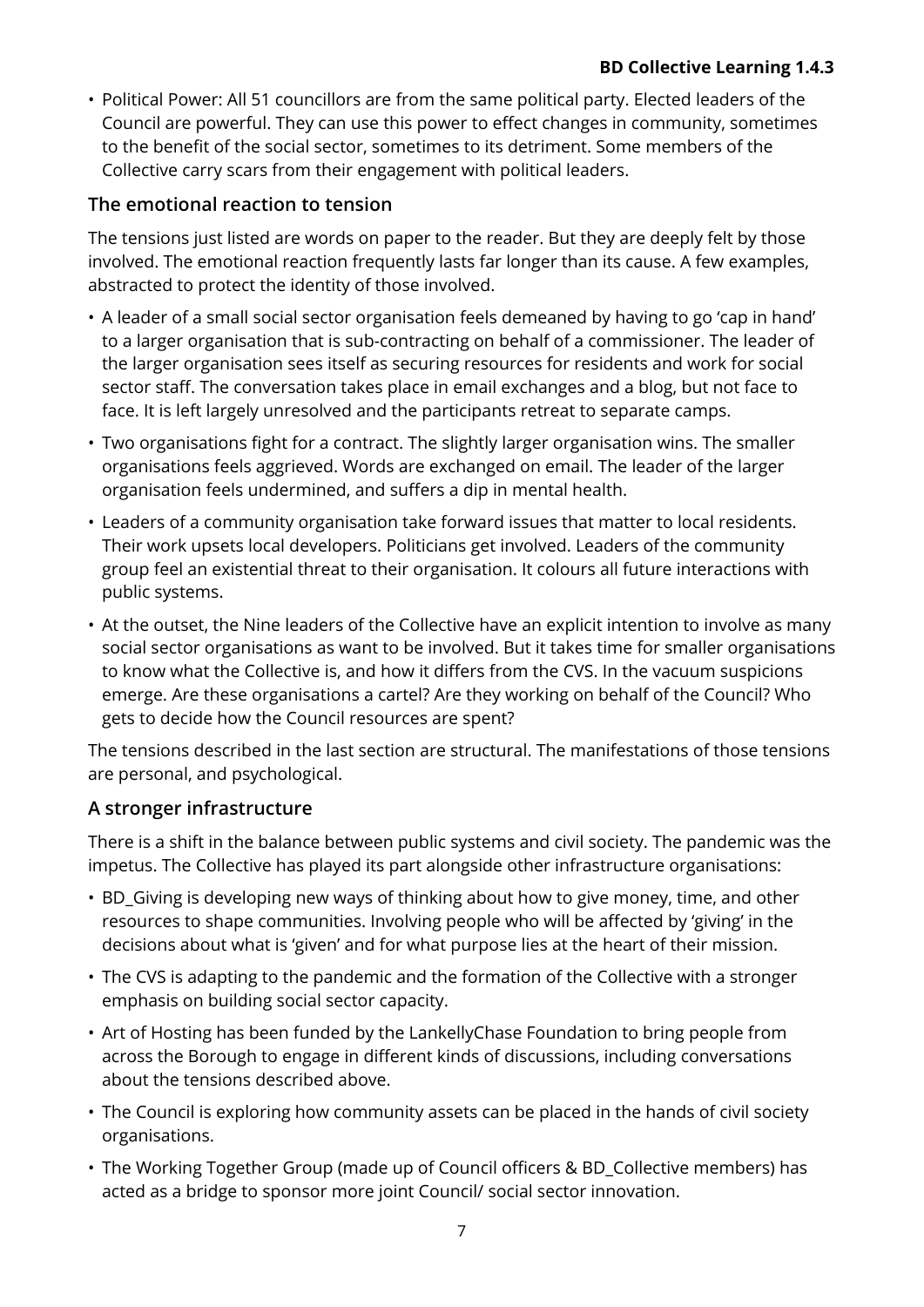• Leaders from infrastructure entities (CVS, Collective, BD Giving, Barking Enterprise Centre and Everyone, Everyday) have connected, recognising that to build a strong social infrastructure they have to work together effectively.

Progress is also shaped by organisations taking a lead in strengthening civil society in the Borough such as:

- The Faith Forum
- The Citizens Alliance Network, creating opportunities for informal citizen action
- Every One Every Day, creating opportunities for residents to make, meet and do.

# **FOUR IDEAS**

The report has described the Collective's progress and catalysts. These indicate possible direction of travel during the third year. There are, in addition, four ideas running through the learning that may inform decisions about future strategy.

## **The Tragedy of the Commons**

The Tragedy of the Commons is a concept widely used in economics to study human behaviour, and motivations. It rests on a pamphlet written in 1833 by William Forster Lloyd, brought into the modern era by Garrett Hardin in 1968. The simplest representation is a 'commons' in the middle of a village where all farmers can graze their cattle. If the farmers cooperate and each uses just part of the commons or allow their cattle to graze for just part of the year, then the grass will continue to grow and the commons will sustain from year to year. But if there is a free for all, the grass gets destroyed, and all the farmers suffer.

Farmers will act in their rational self-interest. In the first instance, that appears to be to make full use of the free grazing. It takes analysis and reflection to recognise that rational self interest means co-operating, getting less grazing in the short term, but more in the longer term.

Nobel laureate Lin Ostrom studied what happened to real life 'commons' around the world. Her book *Governing the Commons* describes the mechanisms by which people work out, without guidance, how to co-operate and prosper. She codified her findings into eight 'design principles' including: being very clear about the scope of the common resource; creating a forum for users of the common resource to come together and decide resource allocation; an external person observing to see if people do what they say they would do; and agreed sanctions to be applied when they don't.

The Collective frequently brings people together to share a common resource; the food network shares food discarded by supermarkets and other suppliers; the neighbourhood network of five organisations decides how to share £50,000 of funding across their communities.

At present, there are no design principles to guide decision making in these contexts, and there are times when rational self-interest leads organisations to get more in the short-term but less in the long-term.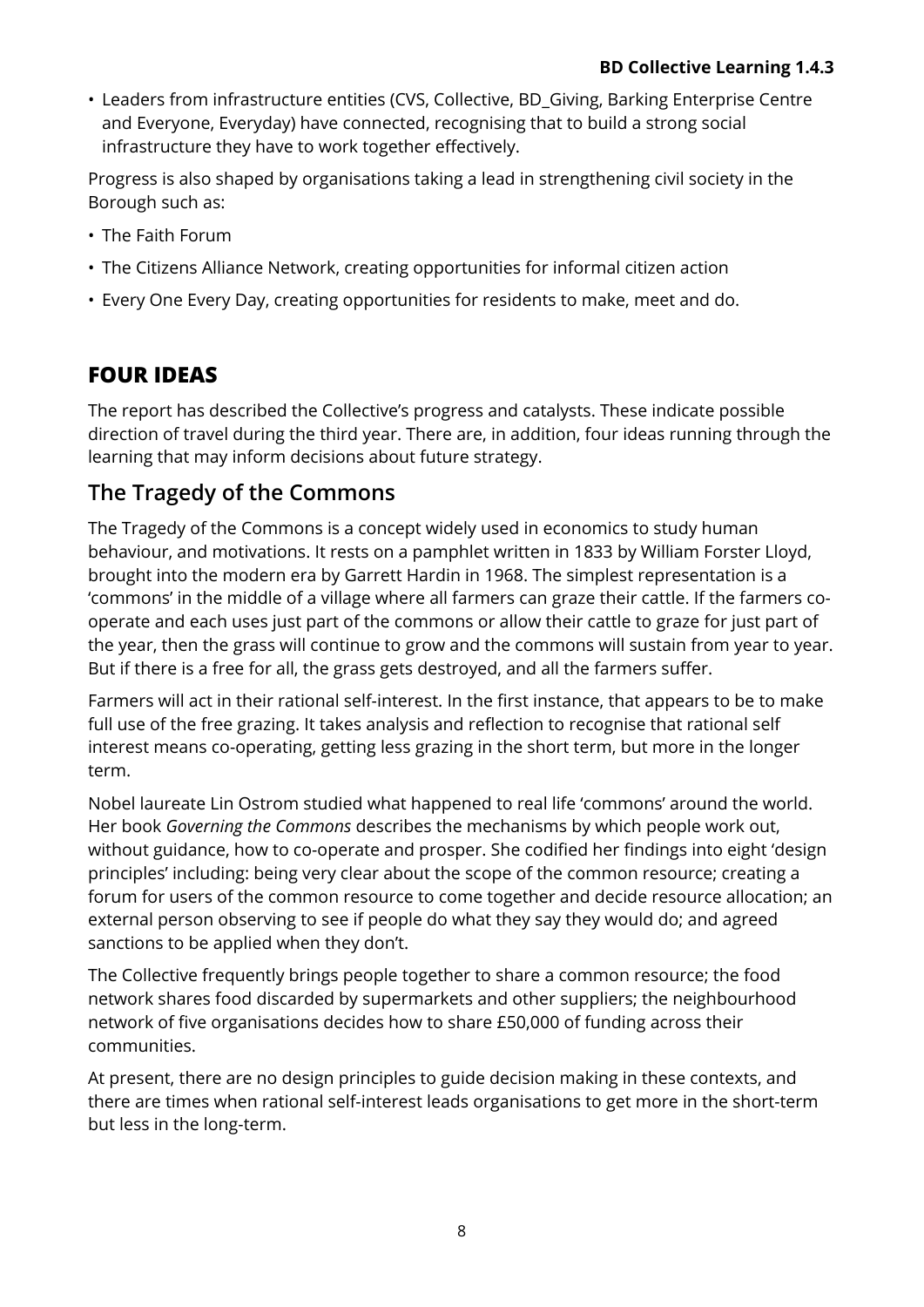# **Gentle Commerce**

The French philosopher Montesquieu developed the theory of gentle commerce to explain the expansion of business in the 17th Century. It rested, he found, not only on the self interest and competitive spirit of business people but also the boom in co- operation and good manners. He hypothesised that enterprise depends on trust. The buyer trusts the seller to deliver the goods. The seller trusts the buyer to pay. The seller trusts other businesses in the supply chain. They don't trust each other because it is the right thing to do. It isn't written into the scriptures. They do it because it leads to more sales and happier customers.

The social sector is not 'in business' but organisations are competing for contracts and scarce resources, such as food or space to convene community.

It could be argued that the Collective is recreating a context in which co-operation and good manners are valued alongside competition. The values of connection, trust, shared accountability and shifting power are the manifestation of such a context.

# **Positive Sum Games**

The Tragedy of the Commons and Gentle Commerce are two examples of what are called 'positive sum games' (a game in economics is a tool for testing human behaviour). A positive sum occurs when no individual wins at the expense of another individual and the total pot at the end of the game is greater than at the beginning. For example:

- In the Tragedy of the Commons, the farmers' co-operation means that they are all able to graze their cattle over multiple years, instead of exhausting the pasture after one or two years.
- With respect to Gentle Commerce, the trust between business people leads to greater innovation and an expanding market, meaning that all producers do better year on year.
- The collaboration in the Food Network sources more food, wastes less and serves more hungry people
- The potential for social sector organisations to share a pot of money, to generate future income to the benefit of all members
- In the context of buildings given by the Council to a network of social sector organisations to manage and not contracted to one lead organisation to rent out to others, there is clear potential to support more people in the community, have less redundant space and more shared activity.

# **The fourth quadrant**

A lot of people and organisations are working with and on behalf of the residents of Barking and Dagenham. All are committed in some way to effective collaboration.

The range can be illustrated by the following diagram. Some collaboration starts in the community, some in public systems. Some is generated by individuals or single organisations, and some is the product of co-operative endeavour.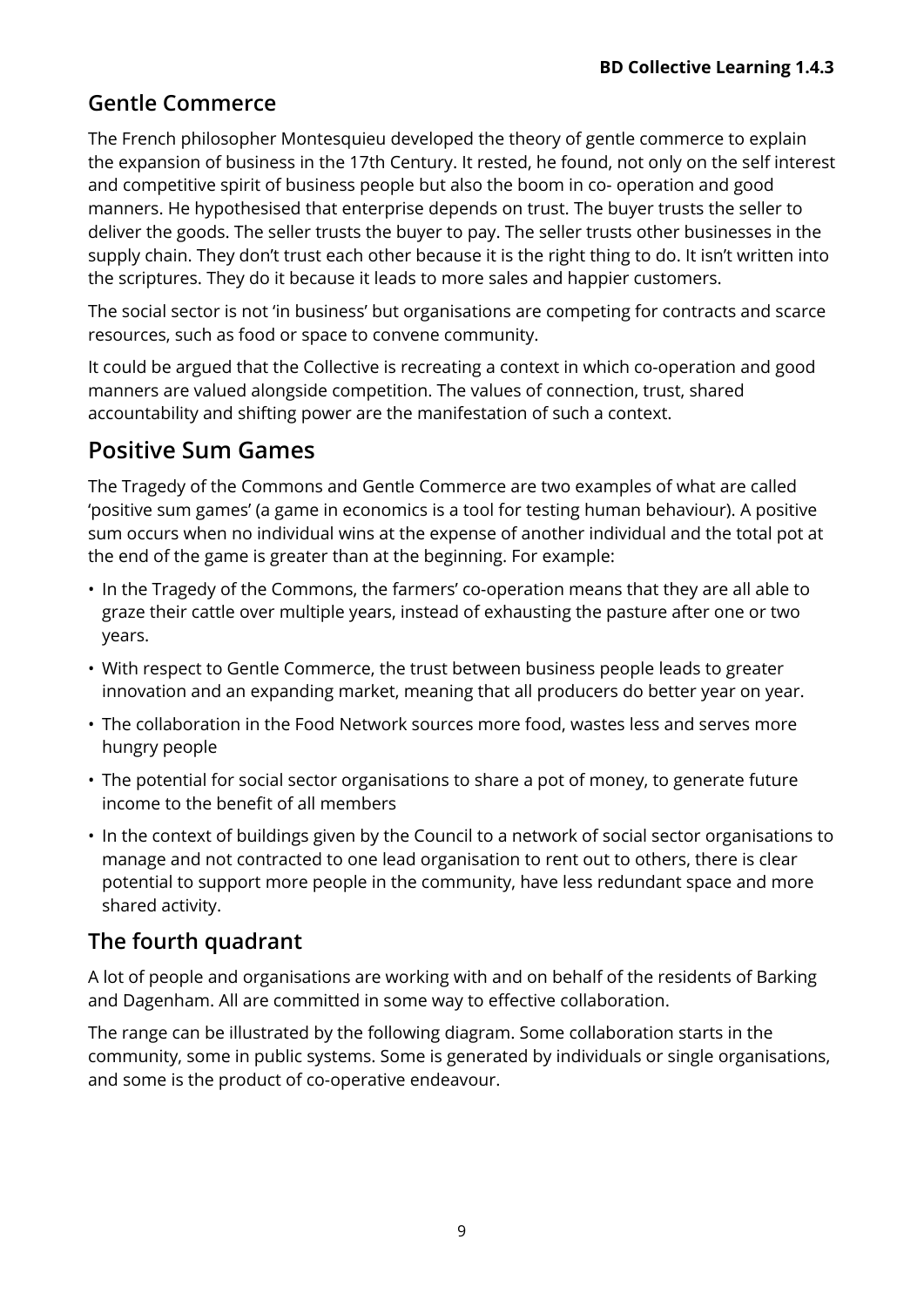

Work by individuals and solo organisations

In three of the quadrants collaboration is rooted in the power of public system to purchase services on behalf of residents. They may bring together many organisations to work together towards an agreed set of outcomes (the first quadrant), but mainly they select through competitive tender, asking one of many organisations to take accountability for delivering services (the second and third quadrants).

The collaboration is shaped by the legitimate power of public systems, accountable to politicians elected by citizens.

The fourth quadrant is different in several ways:

- the participants put their shared values and community interest ahead of their organisation's interest
- the participants (not the commissioner) define the problems to be solved and the solutions to those problems
- the power of activity in the quadrant is born of connection, trust and shared accountability. Legitimacy stems from sufficient civil society actors working in concert to generate new ideas
- the value is measured in terms of optimal use of community assets -the commons- such as more food for hungry families, more communities members helping each other, more community spaces used to full capacity, fewer empty shops in high streets.

## **A Theory of Change**

The learning combined with the four ideas above suggest a possible 'theory of change', a sort of formula about how the Collective exerts its influence.

- It starts without power or resources
- People come together. Most lead a civil society organisation and/or make a significant contribution to civil society in other ways but in the Collective space, in the fourth quadrant, they leave their organisational concerns behind.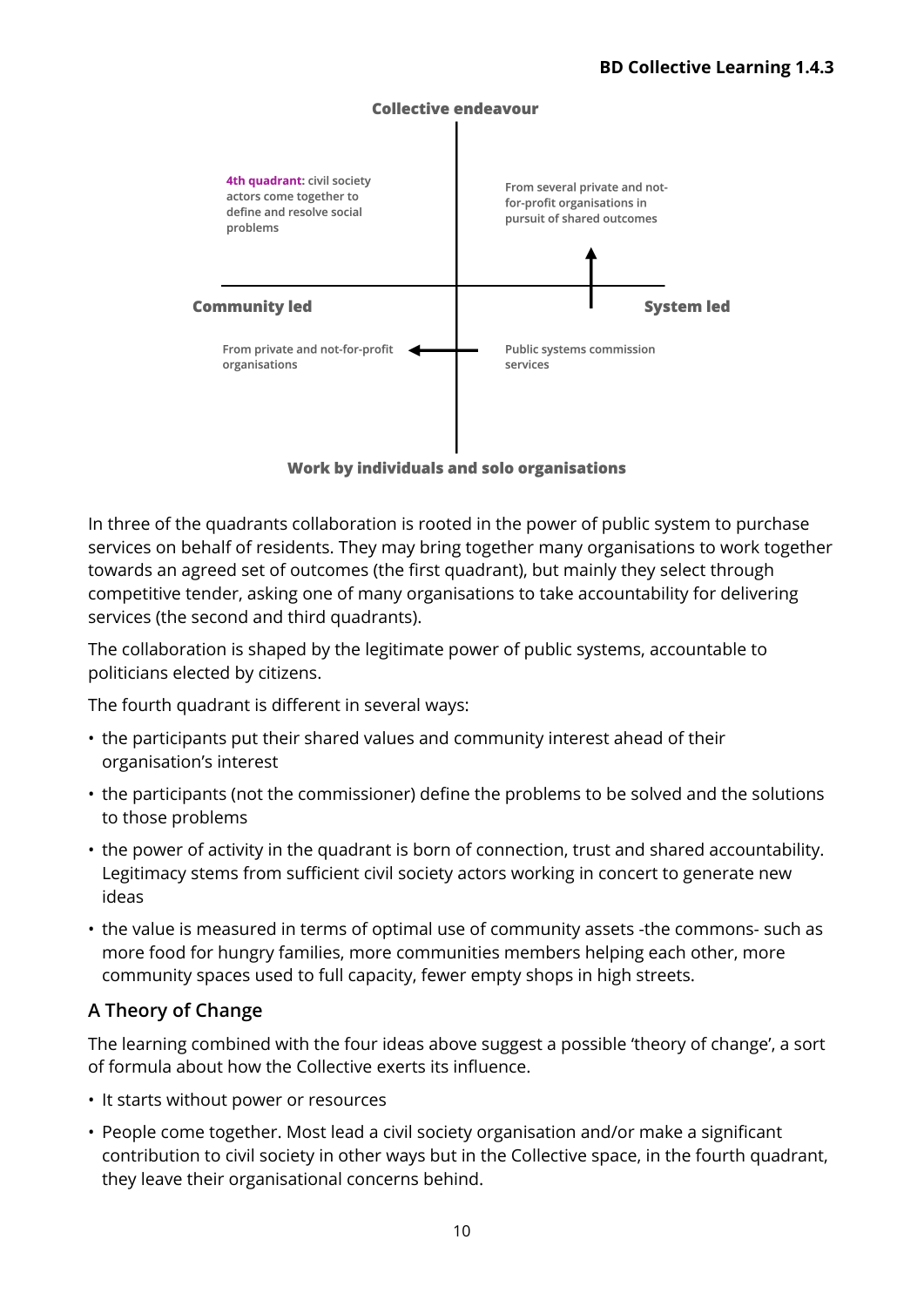- The changed context, and in particular the absence of orthodox organisational structures and power dynamics encourages diversity in participation and input from highly capable, previously marginalised members
- They connect.
- They build trust in one another.
- This allows them to have different kinds of conversations about the world, conversations they would not have if they were operating in one of three other quadrants. They surface disagreements and find common ground.
- From here it becomes possible to share accountability. Youth groups take responsibility for improving safeguarding, no longer taking the lead from stale bureaucratic guidelines. Early years organisations take the lead in engaging more families with young children to meet and help each other.
- The success of this collective activity gives those involved legitimacy. Health systems look to members of the Collective to help them shape the emerging Integrated Care System. The Council look to the Collective to tackle social isolation. The Collective's power comes from the breadth and depth of the connections, and its ability to share accountability.
- There are also indirect effects. The relationships formed out of the Collective begins to disrupt what happens in the other quadrants. Organisations collaborate when bidding for contracts. Commissioners discover new organisations to commission, and new ways of working.

Each of the elements in this theory of change can be measured:

- Connection
- Trust
- Shared Accountability
- Legitimacy and Power
- Positive Sum Impact (Whole more than a sum of the parts)
- Disrupting the relationship between public systems and civil society.

The measures should show dynamic effects. Connection and trust can be built, they can also diminish. The changes boost or undermine shared accountability and legitimacy. The effects of these dynamics show up in the final measures:

- the sum of activity, and
- the optimal use of scarce resources.

All four quadrants play their part in building effective collaboration. The fourth quadrant doesn't trump the other three. But many jurisdictions operate without a fourth quadrant. The natural networks of civil society are subsumed into public system commissioning in which the power of money shapes a narrow line of accountability and restricts trust and connection. The Collective could turn into a major experiment aimed at opening up a fourth quadrant, and recovering the power of civil society.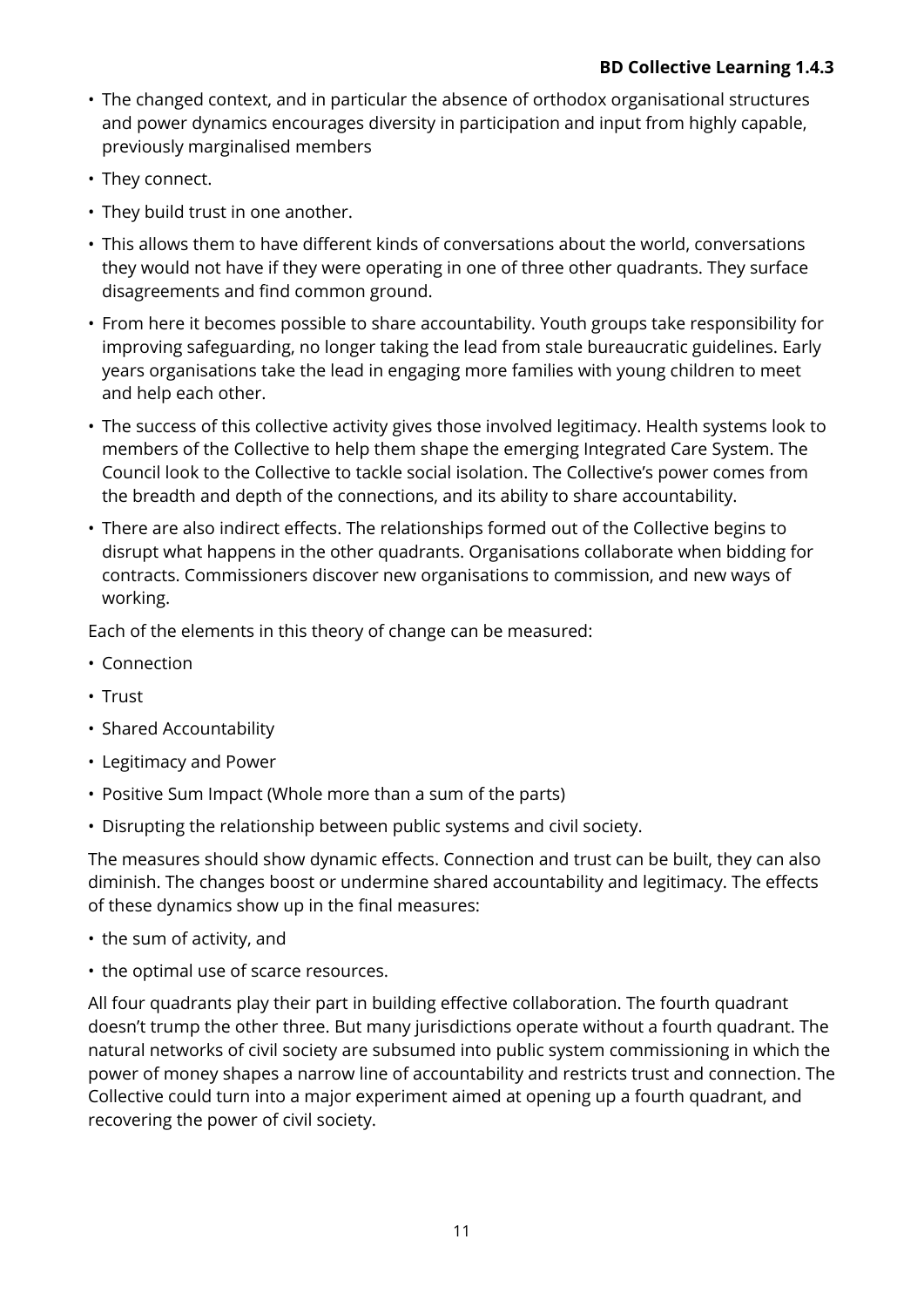# **THE FUTURE**

## **Challenges at the end of 2021**

The learning continues. The Collective continues to adapt. New challenges emerge over time. As this report is being prepared at the end of 2021, four emerge as the most pressing:

The pandemic has not released its grip of the world. The pandemic will continue to influence daily life for another three years. The combined public systems/ civil society response to the pandemic was largely a success. Rebecca Solnit's analysis of human disaster suggests that the power of civil society endures crises when there is a story to describe its contribution. There is little record (with some exceptions, see the report by Compass) of the response to the pandemic in Barking and Dagenham and an understandable drive to forget the past and return to the status quo ante.

The work of the Collective remains shallow. The number of organisations represented in the Collective and in individual networks remains a small proportion of the total number of formal civil society organisations, and there is practically no representation of informal organisations, despite their significant contribution to good community health. In addition, too many of the structural tensions within the Borough -as described above -are played out as personal, psychological disputes. This suggests there are not sufficient contexts to talk about, understand and resolve conflict. To really make a difference, the Collective will need to go wider -more organisations- and deeper -having the difficult conversations.

The Collective has released the capability of people from the social sector. They have generated a lot of innovation. There has been a lot of talk about future ways of working in the networks. The translation of talk to action remains a challenge. Most innovation is not being tested. Most that is being tested remains small scale. A rigorous design and learning process that uses a combination of action, data and learning from error could underpin much of the Collective's work and turn good intentions into stronger, resilient communities.

The Collective continues to be shaped in the shadow of the Council. Health remains marginal. The new Integrated Care System marks the beginning of a radical change in public system commissioning. The social sector has the opportunity to shape the future of public systems.

## **Collective members reflect on this report**

An initial draft of this report was discussed by the Collective Steering Group. As with all reports, there were competing views. Generally, the report was welcomed, in particular for the way acknowledges the tensions and is honest. It does leave some readers with continued doubts. There is still ambiguity in the social sector about the 'beginnings' of the Collective. There is fear and suspicion among groups not involved at the outset. In this context, some readers find the report's tone over positive. To others, it has only scratched the surface.

There are areas of the work where Collective members want to know more. Most find it hard to see how there might be 5,000 civil society organisations in the Borough, as predicted by the Elsdon research. The evidence for Barking and Dagenham is needed, with reconnaissance on how the Collective can reach the smaller, informal groups. This will now form part of the year three learning.

Some Collective members are interested in method, wanting to know, for example, how the WhatsApp data are analysed. (A summary has been added as an appendix to this report). Overall, the Era 3 learning approach used by Ratio is less apparent in the partnership with the Collective than its other work, by-passing for example innovative approaches to measurement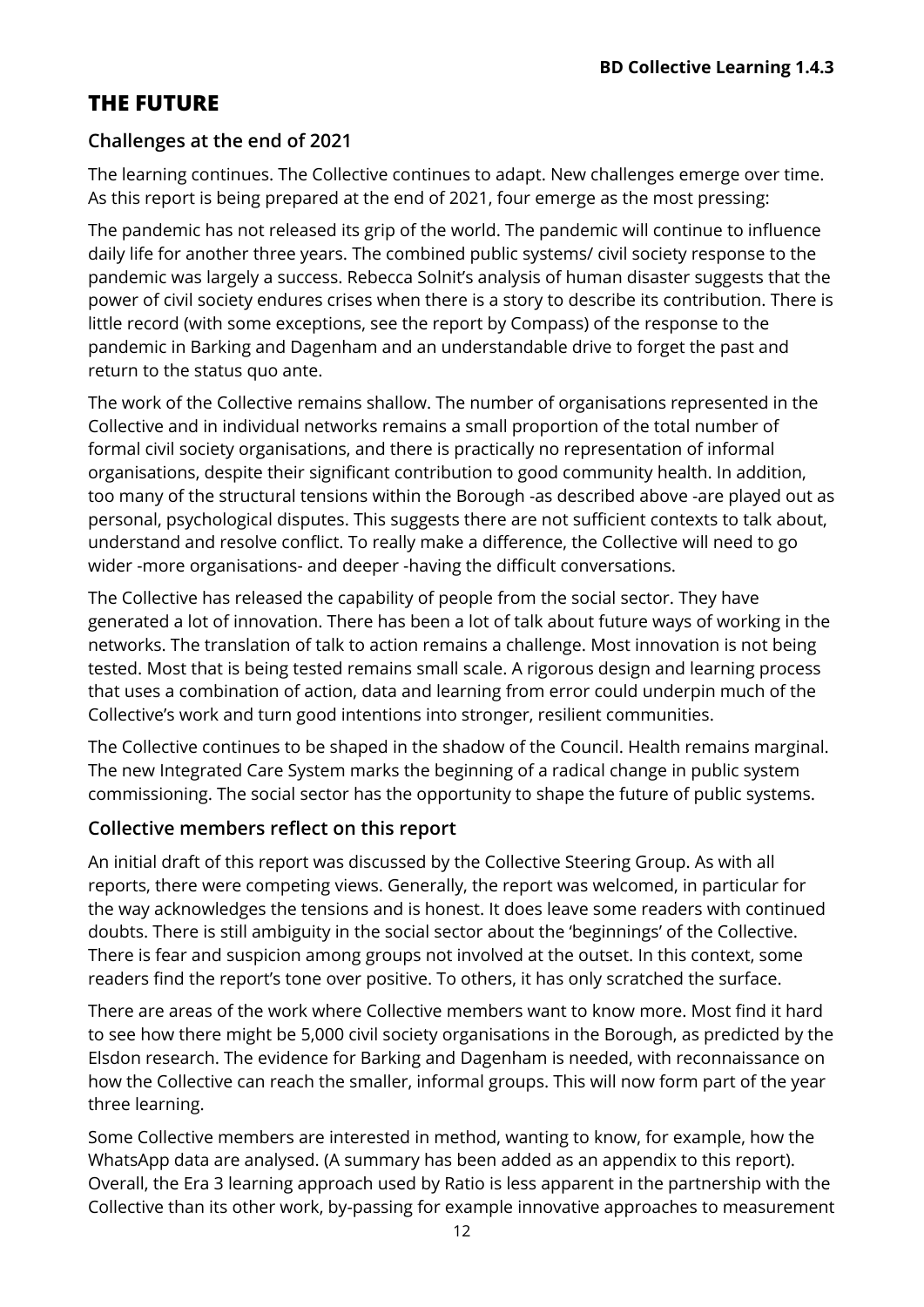and the use of error to correct course. For some Collective members there is still an interest in a conventional outcome model linking the Collective's work to resident outcomes.

For some, there was a sense that an external partner looking in might be expected to be more critical, that the report is primarily descriptive. The following section is a response to this observation.

## **Ratio's perspective**

The public policy context, established over the last 30 years, puts people and organisations in opposition to each other. One person is better than another. Smarter. Nicer. More strategic. One organisation is better than another. More efficient. Better value for money.

Conversations become personal. 'She had an inside line on that contract'. 'They are working together to exclude us'. 'He gets the work because he has an inside line with them.'

This is the language of 'I' and 'me' that has prevailed in England and the United States since the mid-60s.

But the problems of living in Barking and Dagenham are about 'we'. Women in Barking and Dagenham will live five years less than women in Camden. The solution to this problem cannot be about 'I' or 'me'. The resolution will not come from treating women one case at a time. It cannot depend on a single system or agency never mind a single organisation or leader. It demands a collective change of mind followed by collective action.

The Collective is not the first attempt to recover the language of 'we'. The mantra of 'joined up thinking for joined up problems' has been a part of our discourse for 20 years or more. Most of the innovation in those two decades has been technical: working towards shared outcomes; planning meetings so that all voices are heard; maps that describe the complexity of deprivation.

The Collective takes a different tack. It is values led. It assumes that people are capable of working together, that they don't need technical support to make a contribution. The Collective creates the context for people to connect, it gives them space to talk and challenge. It assumes that conversations will naturally cover difficult issues, not least asking why lives of residents are foreshortened. And it posits that shared accountability for the both problems and solutions to those problems will follow.

The last year has shown these assumptions to be correct, some of the time. A context of 'we' forms, but it is apt to break down.

The new hypothesis is that going wider -many more networks, many more people, so much so that nearly all of the members are new to each other- and deeper -a readiness to have difficult conversations, and to focus on the shared challenges of residents- will contribute towards the recovery of a context of 'we'. The recovery of 'we' has value in its own right. But it should also lead to action, to different behaviours, and ways of working that are felt by the residents of Barking and Dagenham, and reflected in their quality of life.

In appendices to the report, Ratio sets out some practical suggestions for going wider and deeper. They are a catalyst for discussion not a prescription. The only recommendation is to continue to learn, and use evidence of failure to inform progress.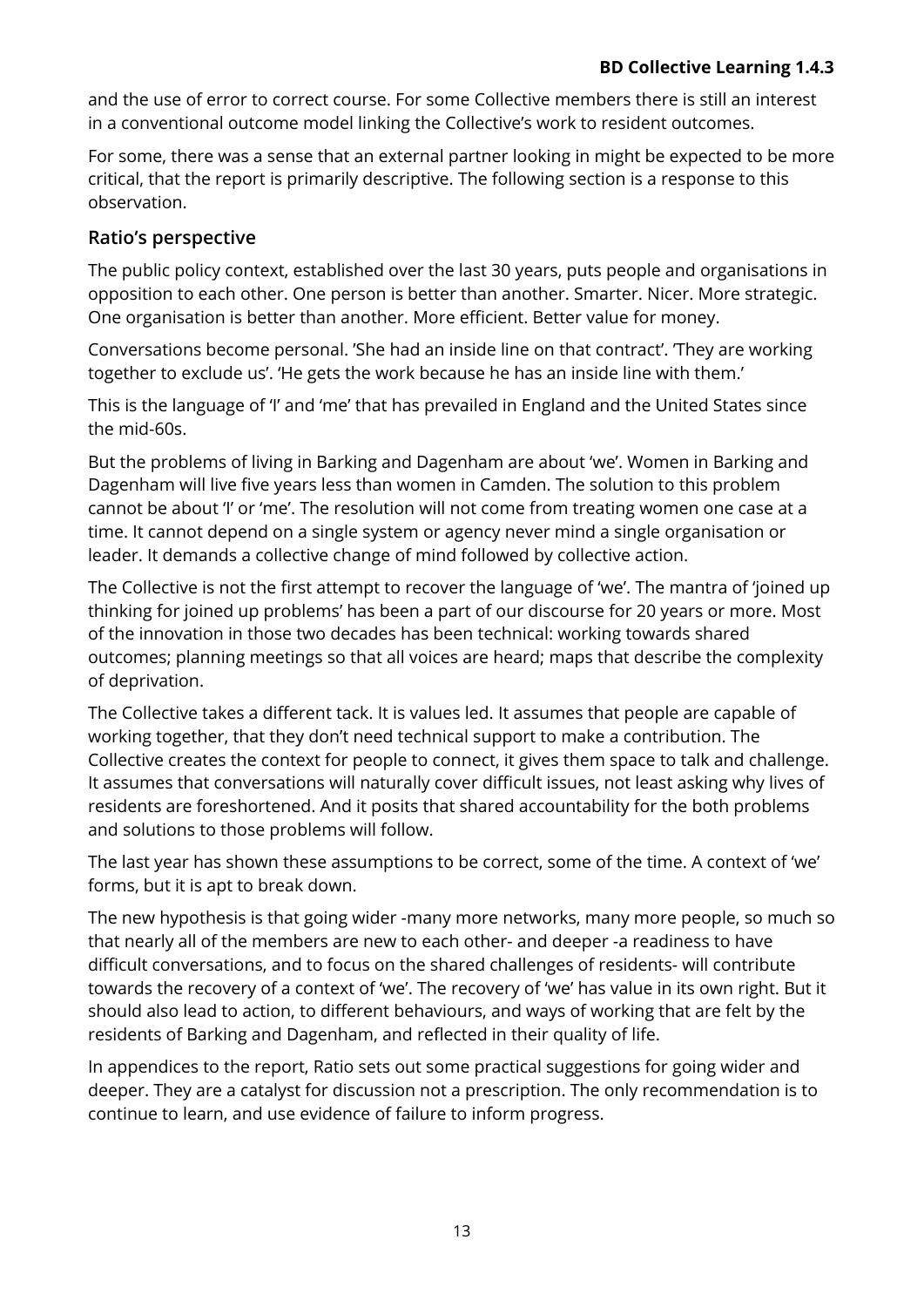## **Appendix 1: Analysis connection, trust, belonging, shared accountability and power using WhatsApp**

Ratio has developed a method to measure connection, trust and belonging using the feed from WhatsApp groups. This evolved from the work to scale Street to Scale, a trust based funding mechanism to support citizens to do good in their community. In the Street to Scale work, the analysis is quantitative, and may in the future use machine learning techniques. The method was adapted for the Food Network. The analysis was qualitative. The domains of connection and trust fit with the Collective's aspirations. Adaptations have involved developing analysis techniques to measure shared accountability and shifting power.

In the context of Street to Scale, the analysis begins with a simple threshold of the number of words used in the WhatsApp exchanges between group members. A group with less than 1,500 words of exchange is coded as having low connection, (and therefore trust and belonging). In the context of the Food Network, this threshold has been exceeded 100 times over. But there is variation across time, including periods when there are practically no exchanges between members.

Above this threshold, seven of the eight Street to Scale measures appear to apply in the context of the Food Network:

- Variation in the proportion of WhatsApp exchanges by group members (are some members dominating/leading/following)
- The proportion of contributions that are closed (e.g. instructions to do something) versus open (e.g. questions or setting out of options)
- The proportion of exchanges that are one-dimensional (e.g. do not invite reply) versus multidimensional (i.e. take the form of a conversation) The presence of absence of conflict (presence is a positive indication of trust)
- 
- The nature of resolution of conflict (level of consensus and means of resolution)
- Affinity to the group (positive emojis and/or text streams using the pronoun 'we' -as in we can ....)
- Proportion of contributions indicating agency of participant is restricted.

An eight variable dealing with disruption of group dynamics by external agents does not cross over into the Food Network:

• The proportion of contributions by an external agent (e.g. in Street to Scale mothers joining groups of children running groups or agents of funders joining groups)

In the context of Collective networks, there appears to be benefit in two additional variables to measure shared accountability and shifting power:

- The proportion of shared challenges that are resolved by 40 per cent or more of the members
- Change in leadership of the group over time.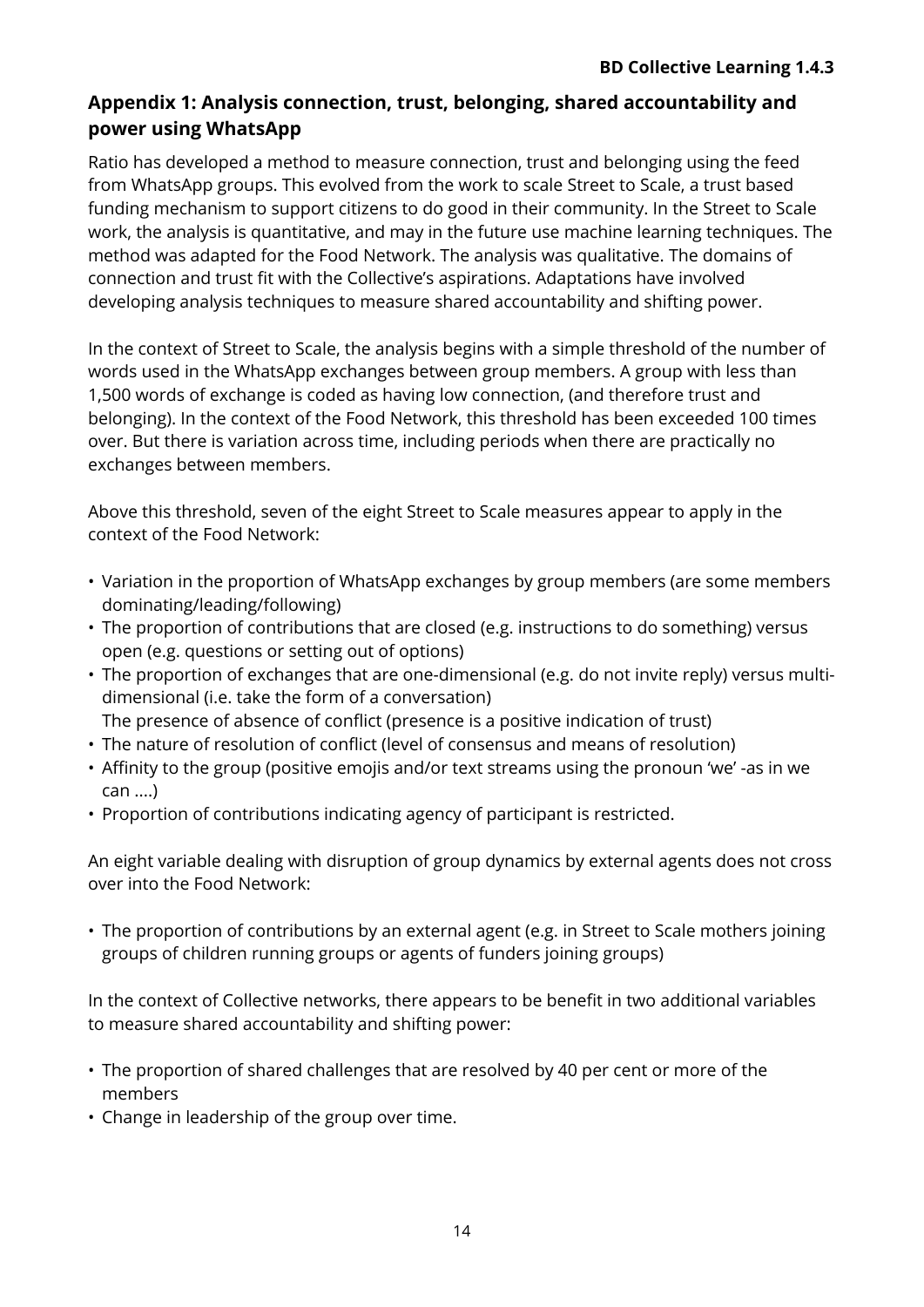## **Appendix 2: Suggestions for describing the theory of change**

There appears to be some interest in the theory of change, and its potential to underpin the development of the Collective. A theory of change is essentially an analytical tool. The boxes and arrows aid reflection and analysis. But they can be confusing when describing conclusions.

As the Collective develops, and now that it knows what it is as opposed to what it is not, it will need a consistent description of its work to which all members can sign up. (At present, if 10 Collective members were asked to describe the work there would likely be more than five representations).

The following description is one option. It is offered as a catalyst for discussion not a prescription.

The BD\_Collective is a network of networks, big and small, formal and informal, coming together to build shared understanding and collective responses to social disadvantage in the London Borough of Barking and Dagenham.

The work of the networks is diverse but is bound together by shared values. Each network:

- Connects people across civil society organisations, and engages with local residents and public services
- Builds trust between people and between organisations, encouraging talk about challenging issues
- Shares accountability for the well-being of residents across all groups that can make a contribution, and
- Shifts power from public systems to civil society, honouring its primary role in alleviating human suffering.

When networks are effective they make the social sector more than the sum of its parts, for example:

- Networks of food organisations source more and waste less food, and feed more hungry people
- Networks of youth organisations engage more young people for longer and leave fewer socially isolated, and
- Networks of organisations focused on a shared objective for residents generate smarter ideas and are better at testing and scaling new ideas.

Although the networks link organisations, the work is undertaken by individuals ready to put the community ahead of their organisation. Nearly all members of the network contribute without recompense.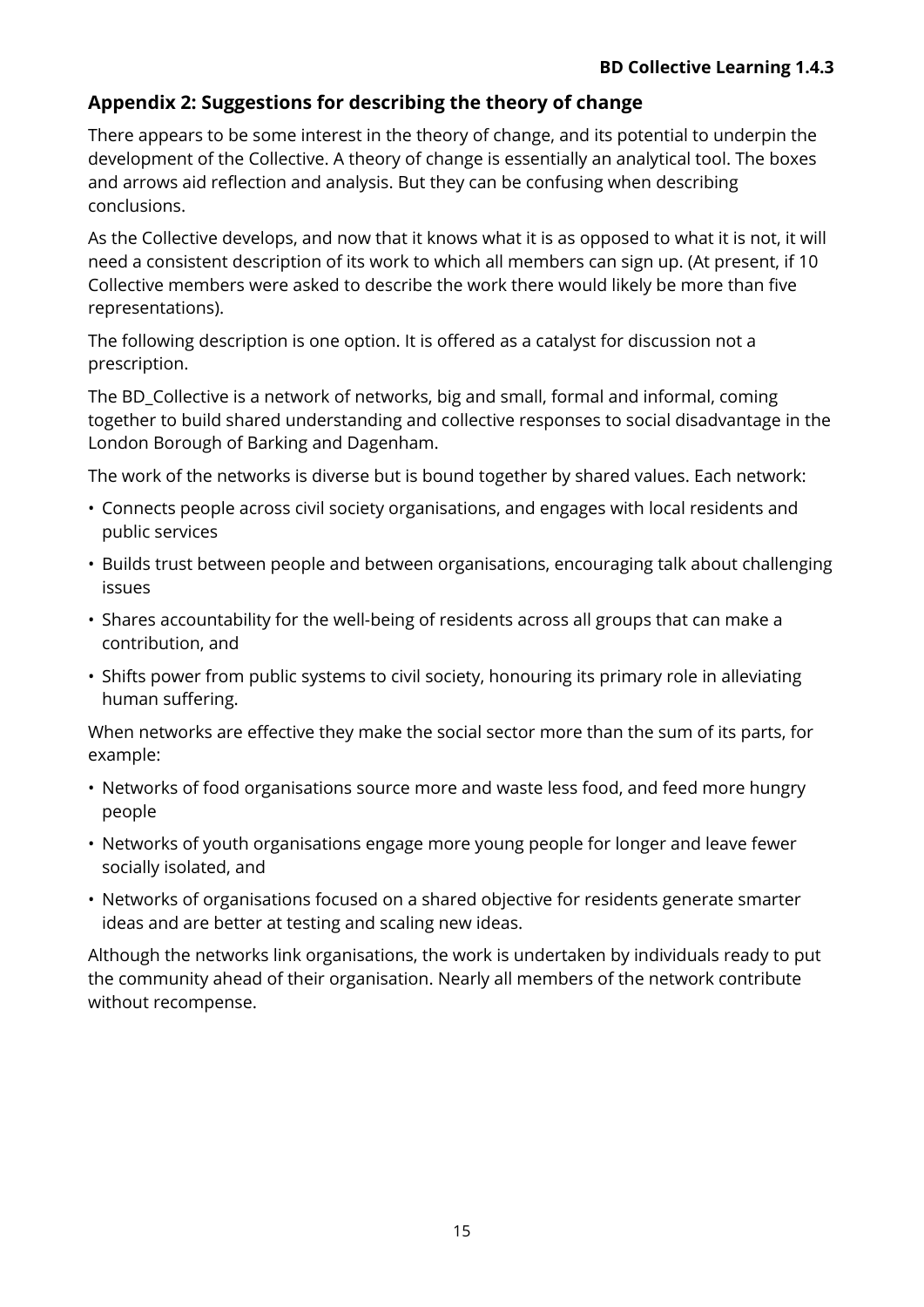## **Appendix 3: Suggestions for practical change**

To have any value, the learning described in this report has to translate 'talk into action' and make a difference to the lives of the residents of Barking and Dagenham. Network members will reasonably ask, 'what does this mean for me?'.

#### *What this means for existing networks*

**The Food Network**: The work has been successful. But that success varies over time. What are the opportunities to learn about and reduce this variation? How do networks evolve? What happen when the leadership changes?

**The Youth Network**: There are hundreds of youth organisations. How can more groups be drawn into the Collective? Should there be a series of neighbourhood networks for youth? How many more young people can be engaged in meaningful activity as a result of the improved networking?

**Re-imagining Adult Social Care Network**: There are four successful strands to this network: (a) connection: building new relationships between social sector organisations; building relationships between council employees and social sector workers. (b) education: people in the council and the social sector better understand each other's work, and how they can work better together. (c) learning about change, for example the emerging ICS reforms in health; (d) innovation, coming together to reframe problems and come up new solutions.

It may be time to separate the connection/education part of the work (which brings together social sector and public system colleagues) from the learning/innovation part of the work (which primarily comprises social sector members). It certainly is time for the network to be more proactive and less reactive, going to the Council and the ICS with propositions for change that place the social sector in the lead.

**Re-imagining Early Help Network**: The great strength of this network was bringing to the fore people with great capability. It hasn't been able to harness this capability collectively and achieve a whole more than the sum of the parts (although the individuals involved are often doing great work). Is it time for the 'capable group' to meet and think about how they want to move the group forward, maybe learning from developments in re-imagining adult social care.

**Neighbourhood Network**: This network is designed to translate into action. The nature of that action is going to be important. Switching from providing services for residents one case at a time to strengthening the natural connectors in communities and so building connection, trust and belonging across neighbourhoods is one contribution. The Neighbourhood Networks can also model the embedding of learning, being more open about mistakes, and using data on reach, quality and impact to continually increase impact on residents lives. Real success would see Neighbourhood Networks modelling working to a shared funding pot.

What this means for the Collective?

If there is a shared vision now, it should be repeated many times. Otherwise confusion and suspicion will emerge.

It is time to use the resources to widen participation and test new ideas.

The day to day work of the Collective has primarily rested on the shoulders of two people, one of whom is now leaving. This may be the moment to think differently about setting up and connecting networks, giving them more autonomy, for example: